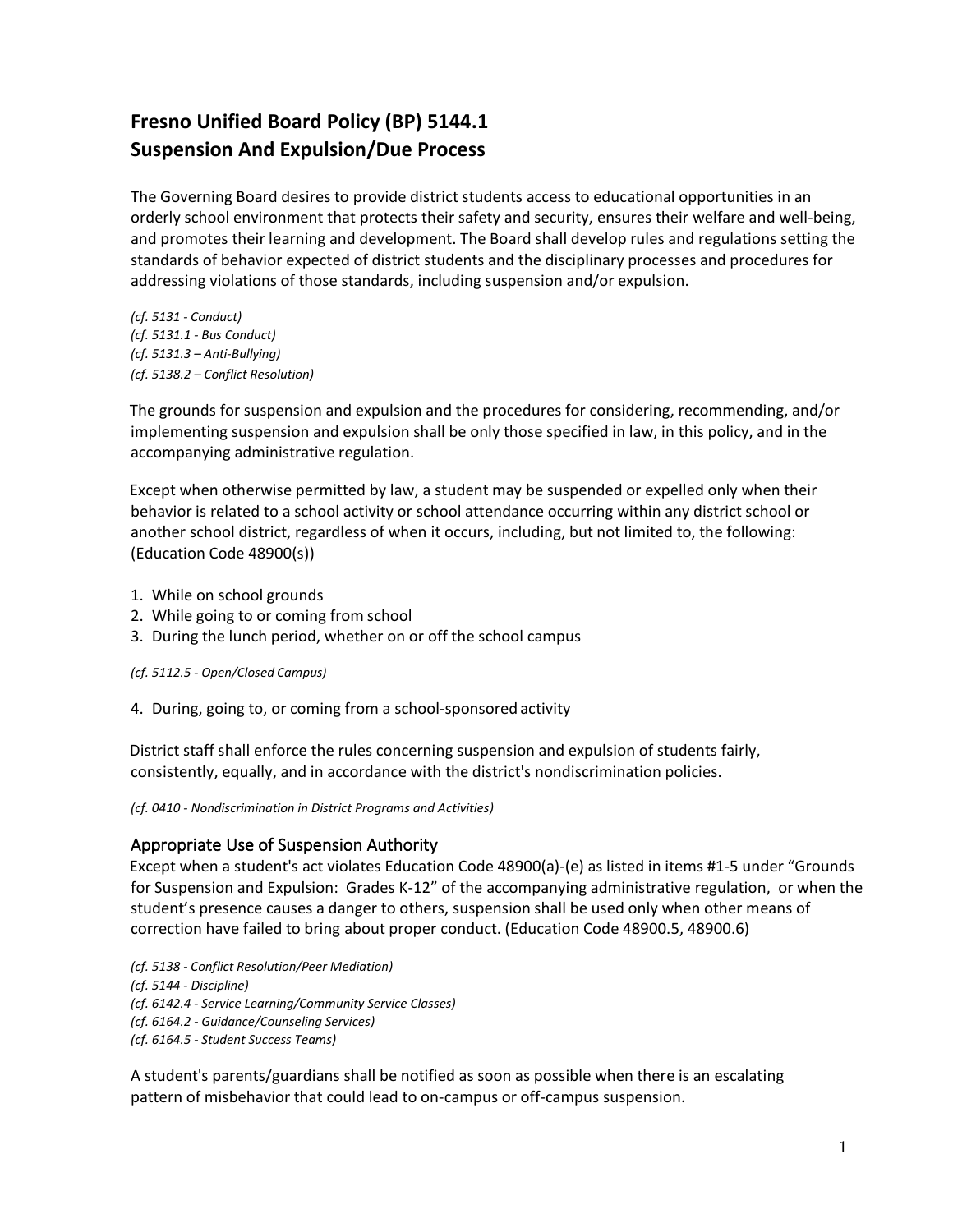No student in grades K-8 may be suspended for disruption or willful defiance, except by a teacher pursuant to Education Code 48910. (Education Code 48900)

Students shall not be suspended or expelled for truancy, tardiness, or absenteeism from assigned school activities.

*(cf. 5113 - Absences and Excuses) (cf. 5113.1 - Chronic Absence and Truancy)*

# Student Due Process

The Board shall provide for the fair and equitable treatment of students facing suspension and/or expulsion by affording them their due process rights under the law. The Superintendent or designee shall comply with procedures for notices, hearings, and appeals as specified in administrative regulation and law. (Education Codes 48911, 48915, 48915.5, 48918)

*(cf. 5119 - Students Expelled from other Districts) (cf. 5144.2 - Suspension and Expulsion/Due Process - Individuals with Disabilities)*

## On-Campus Supervised Suspension Classroom

The Board recognizes that students who are suspended from school frequently have no supervision or guidance during the school hours when they are off campus and may fall behind in the course work. The Board believes that in many cases, it would be better to manage the student's behavior by keeping the student at school and providing them with supervision that is separated from the regular classroom.

To ensure the proper supervision and ongoing learning of students, for any of the reasons enumerated in Education Code Section 48900 and 48900.2, but who pose no imminent danger or threat to anyone at school and for whom expulsion proceedings have not been initiated, the Superintendent or designee shall establish a supervised suspension classroom program which meets the requirements of law.

Except where a supervised suspension is permitted by law for a student's first offense, supervised suspension shall be imposed only when other means of correction have failed to bring about proper conduct. (Education Code 48900.5)

The Superintendent or designee shall examine alternatives to off-campus suspension and may establish a suspension program which involves progressive discipline during the school day on campus; use of conferences which restore the relationship between staff, parents/guardians and students; detention; youth court, mediation, student study teams or other assessment-related teams; and/or referral to school support services staff. The use of such alternatives does not preclude offcampus suspensions.

### Removal from Class by a Teacher and Required Parental Attendance

The Board believes that parental involvement plays an important role in the resolution of classroom behavior problems. The Board expects that teachers will communicate with parents/guardians when behavior problems arise.

Whenever a student is removed from a class because they have committed an obscene act, engaged in habitual profanity or vulgarity, disrupted school activities or otherwise willfully defied valid staff authority, the teacher of the class from which the student was removed may require that the student's parent/guardian attend a portion of a school day in that class from which the student is being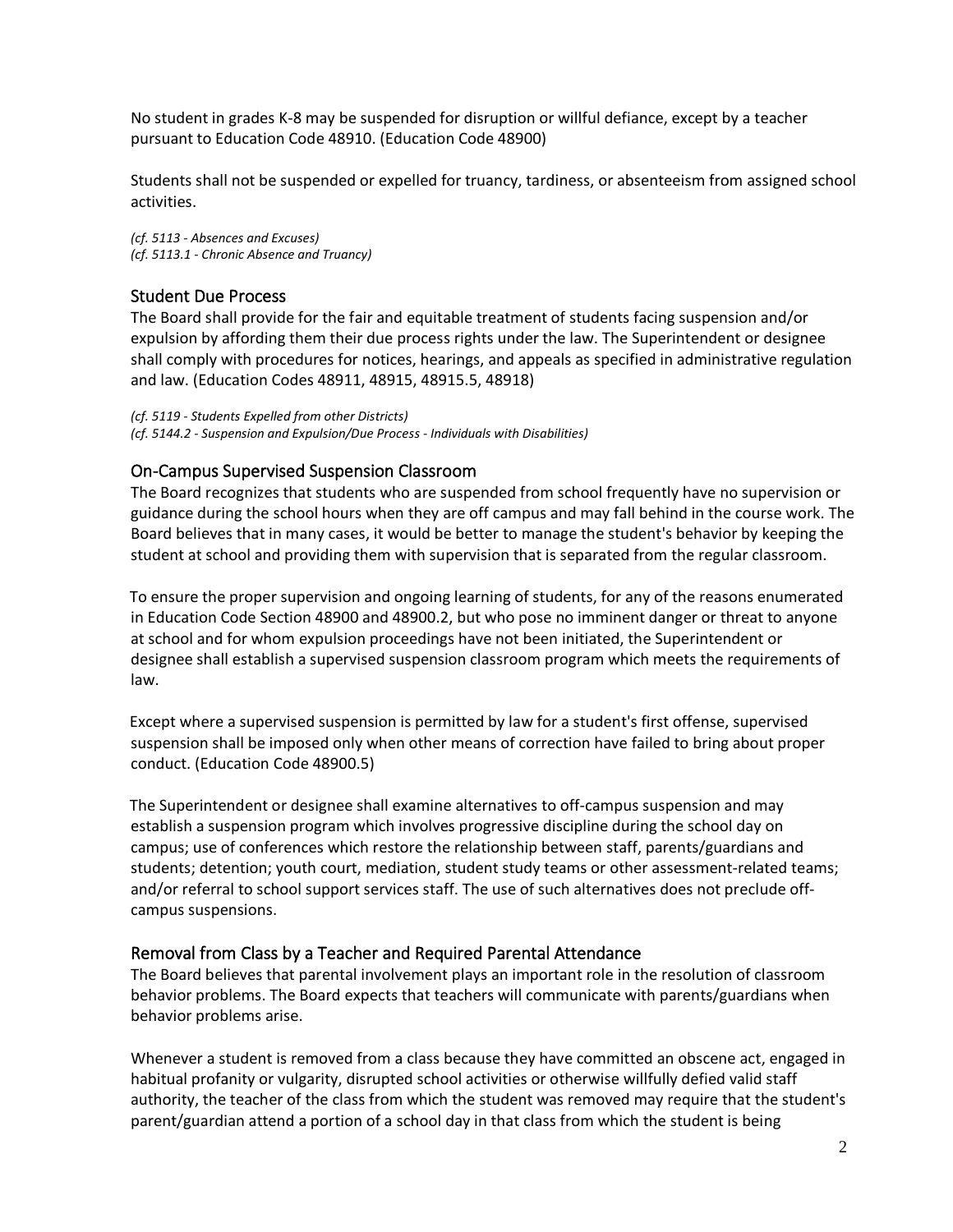suspended, to assist in resolving the classroom behavior problems. When a teacher requires parental attendance, the principal shall send a written notice to the parent/guardian stating that his/her attendance is required pursuant to law. A parent/guardian who has received a written notice shall attend class as specified in the notice. After completing the classroom visit and before leaving school premises, the parent/guardian also shall meet with the principal or designee. (Education Code 48900.1)

#### *(cf 5144.4 – Required Parental Attendance)*

At the meeting with the student's parent/guardian, the principal or designee shall explain the district's and school's discipline policies, including the other means of correction and supports that may be used to achieve proper student conduct.

The Board encourages teachers, before requiring parental attendance, to make reasonable efforts to have the parent/guardian visit the class voluntarily. The teacher also may inform the parent/guardian about available resources and parent education opportunities. Teachers should reserve the option of required parental attendance for cases in which they have determined that it is the best strategy to promote positive interaction between the student and the parent/guardian and to improve classroom behavior.

The teacher shall apply this policy uniformly to all students within the classroom. This policy shall apply only to a parent/guardian who lives with the student (Education Code 48900.1)

Parental attendance may be requested on the day the student returns to class or within one week thereafter. The principal or designee shall contact any parents/guardians who do not respond to the request to attend school. The Board recognizes that parental compliance with this policy may be delayed, modified or prevented for reasons such as serious illness/injury/disability, absence from town, or inability to get release time from work.

When a parent/guardian does not respond to the request to attend school, the principal or designee shall contact them by telephone, mail, email, home visits, or other method that maintains the confidentiality of the student's records. (Education Code 48900.1)

### *(cf. 5125 - Student Records)*

District regulations and school site rules for student discipline shall include procedures for implementing parental attendance requirements. Parents/guardians shall be notified of this policy prior to its implementation. (Education Code 48900.1)

### *(cf. 5145.6 - Parental Notifications)*

# Authority to Expel

A student may be expelled only by the Board. (Education Code 48918(j))

As required by law, the Superintendent or principal shall recommend expulsion and the Board shall expel any student found to have committed any of the following "mandatory recommendation and mandatory expulsion" acts at school or at a school activity off school grounds: (Education Code 48915)

1. Possessing a firearm which is not an imitation firearm, as verified by a certificated employee, unless the student had obtained prior written permission to possess the item from a certificated school employee, with the principal or designee's concurrence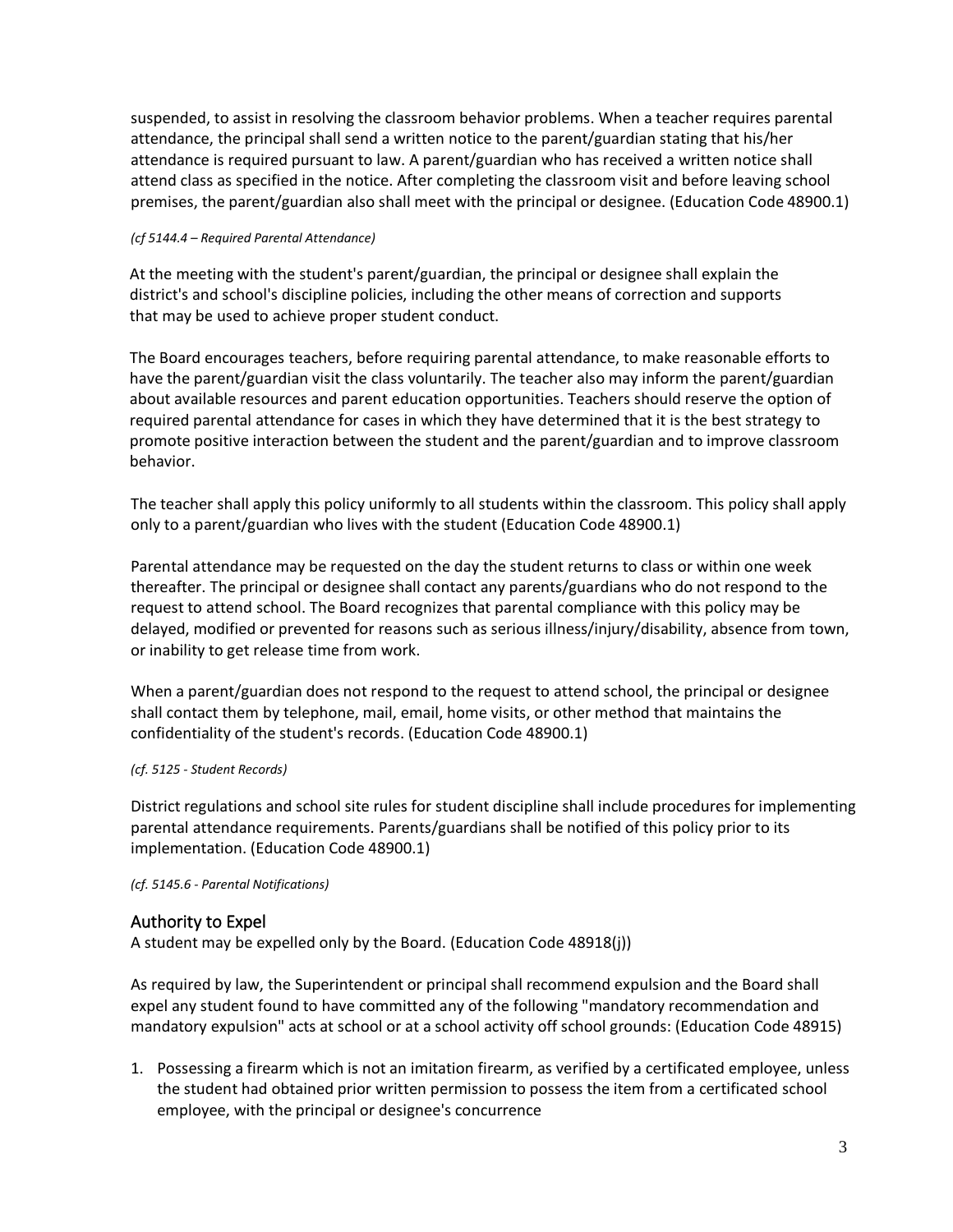#### *(cf. 5131.7 - Weapons and Dangerous Instruments)*

- 2. Selling or otherwise furnishing a firearm
- 3. Brandishing a knife at another person
- 4. Unlawfully selling a controlled substance listed in Health and Safety Code 11053-11058
- 5. Committing or attempting to commit a sexual assault as defined in Penal Code 261, 266c, 286, 288, 288a, or 289, or committing a sexual battery as defined in Penal Code 243.4
- 6. Possessing an explosive as defined in 18 USC 921

For all other violations listed in the accompanying administrative regulation, the Superintendent or principal shall have the discretion to recommend expulsion of a student. If expulsion is recommended, the Board shall order the student expelled only if it makes a finding of either or both of the following: (Education Code 48915(b) and (e))

- 1. That other means of correction are not feasible or have repeatedly failed to bring aboutproper conduct
- 2. That due to the nature of the violation, the presence of the student causes a continuingdanger to the physical safety of the student or others

A vote to expel a student shall be taken in an open session of a Board meeting.

No student shall be expelled for disruption or willful defiance. (Education Code 48900)

No child enrolled in a preschool program shall be expelled except under limited circumstances as specified in AR 5148.3 – Preschool/Early Childhood Education.

*(cf. 5148.3 – Preschool/Early Childhood Education)*

### Decision Not to Enforce Expulsion Order

The Board may vote to suspend the enforcement of the expulsion order pursuant to the requirements of law and the accompanying administrative regulation. (Education Code 48917)

### Maintenance and Monitoring of Outcome Data

The Superintendent or designee shall maintain outcome data related to student suspensions and expulsions in accordance with Education Code 48900.8 and 48916.1, including, but not limited to, the number of students recommended for expulsion, the grounds for each recommended expulsion, the actions taken by the Board, the types of referral made after each expulsion, and the disposition of the students after the expulsion period. For any expulsion that involves the possession of a firearm, such data shall include the name of the school and the type of firearm involved, as required pursuant to 20 USC 7961. Suspension and expulsion data shall be reported to the Board annually and to the California Department of Education when so required.

In presenting the report to the Board, the Superintendent or designee shall disaggregate data on suspensions and expulsions by school and by numerically significant student subgroups, including, but not limited to, ethnic subgroups, socioeconomically disadvantaged students, English learners, students with disabilities, foster youth, and homeless students. Based on the data, the Board shall address any identified disparities in the imposition of student discipline and shall determine whether and how the district is meeting its goals for improving school climate as specified in its local control and accountability plan.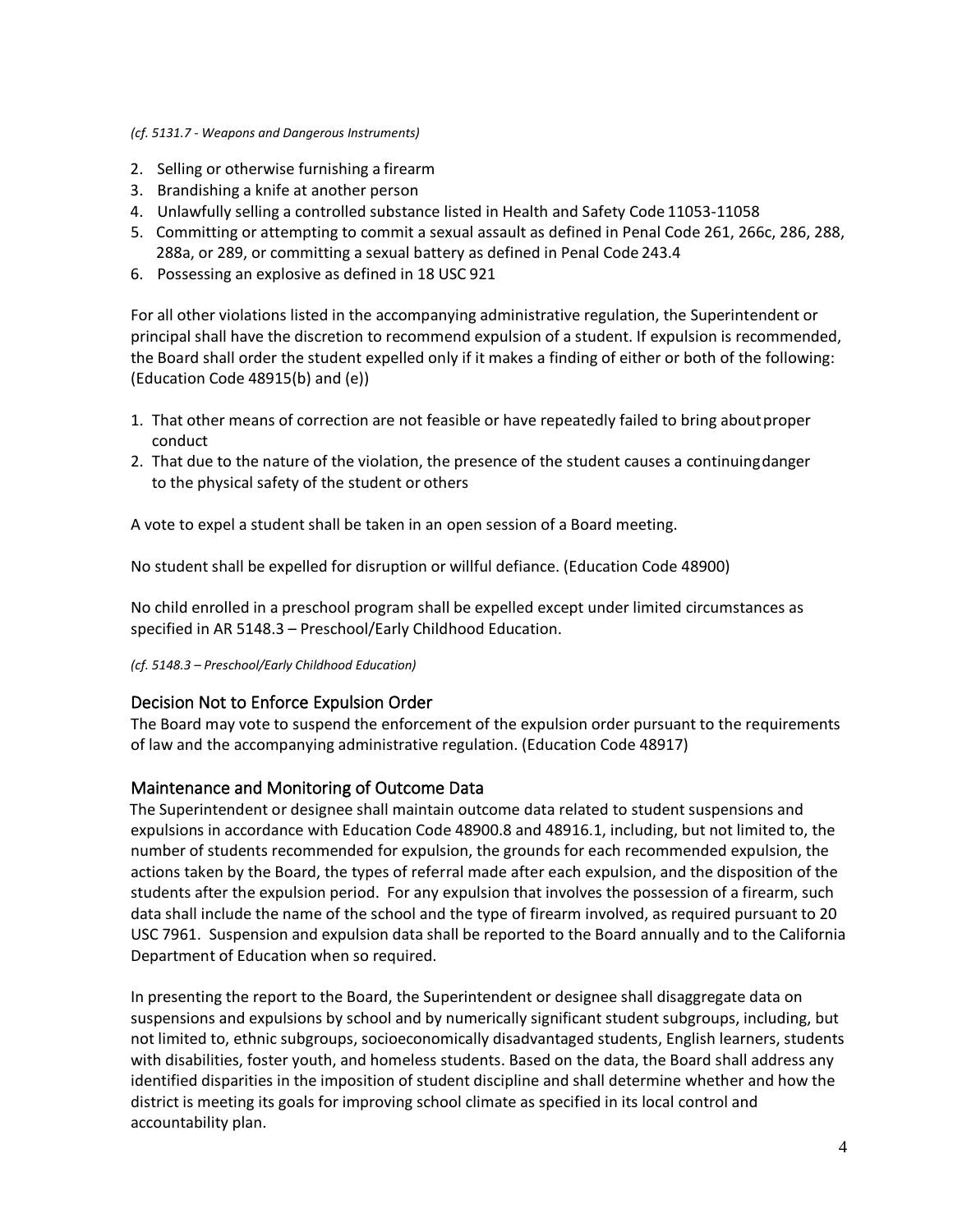#### *(cf. 0460 - Local Control and Accountability Plan)*

*Fresno Unified School District prohibits discrimination, harassment, intimidation, and bullying based on actual or perceived*  race, color, ethnicity, national origin, immigration status, ancestry, age, creed, religion, political affiliation, gender, gender *identity, gender expression, genetic information, mental or physical disability, sex, sexual orientation, marital status, pregnancy or parental status, medical information, military veteran status, or association with a person or a group with one or more of these actual or perceived characteristics or any other basis protected by law or regulation, in its educational program(s) or employment.*

Legal Reference: EDUCATION CODE 212.5 Sexual harassment 233 Hate violence 1981-1981.5 Enrollment of students in community school 8239.1 Prohibition against expulsion of preschool student 17292.5 Program for expelled students 32261 Interagency School Safety Demonstration Act of 1985 35145 Open board meetings 35146 Closed sessions (regarding suspensions) 35291 Rules (for government and discipline of schools) 35291.5 Rules and procedures on school discipline 48645.5 Readmission; contact with juvenile justice system 48660-48666 Community day schools 48853.5 Foster youth 48900-48927 Suspension and expulsion 48950 Speech and other communication 48980 Parental notifications 49073-49079 Privacy of student records 52052 Numerically significant student subgroups 52060-52077 Local control and accountability plan 6400-64001 Consolidated application CIVIL CODE 47 Privileged communication 48.8 Defamation liability CODE OF CIVIL PROCEDURE 1985-1997 Subpoenas; means of production GOVERNMENT CODE 11455.20 Contempt 54950-54963 Ralph M. Brown Act HEALTH AND SAFETY CODE 11014.5 Drug paraphernalia 11053-11058 Standards and schedules LABOR CODE 230.7 employee time off to appear in school on behalf of a child PENAL CODE 31 Principal of a crime, defined 240 Assault defined 241.2 Assault fines 242 Battery defined 243.2 Battery on school property 243.4 Sexual battery 245 Assault with deadly weapon 245.6 Hazing 261 Rape defined 266c Unlawful sexual intercourse 286 Sodomy defined 288 Lewd or lascivious acts with child under age 14 288a Oral copulation 289 Penetration of genital or anal openings